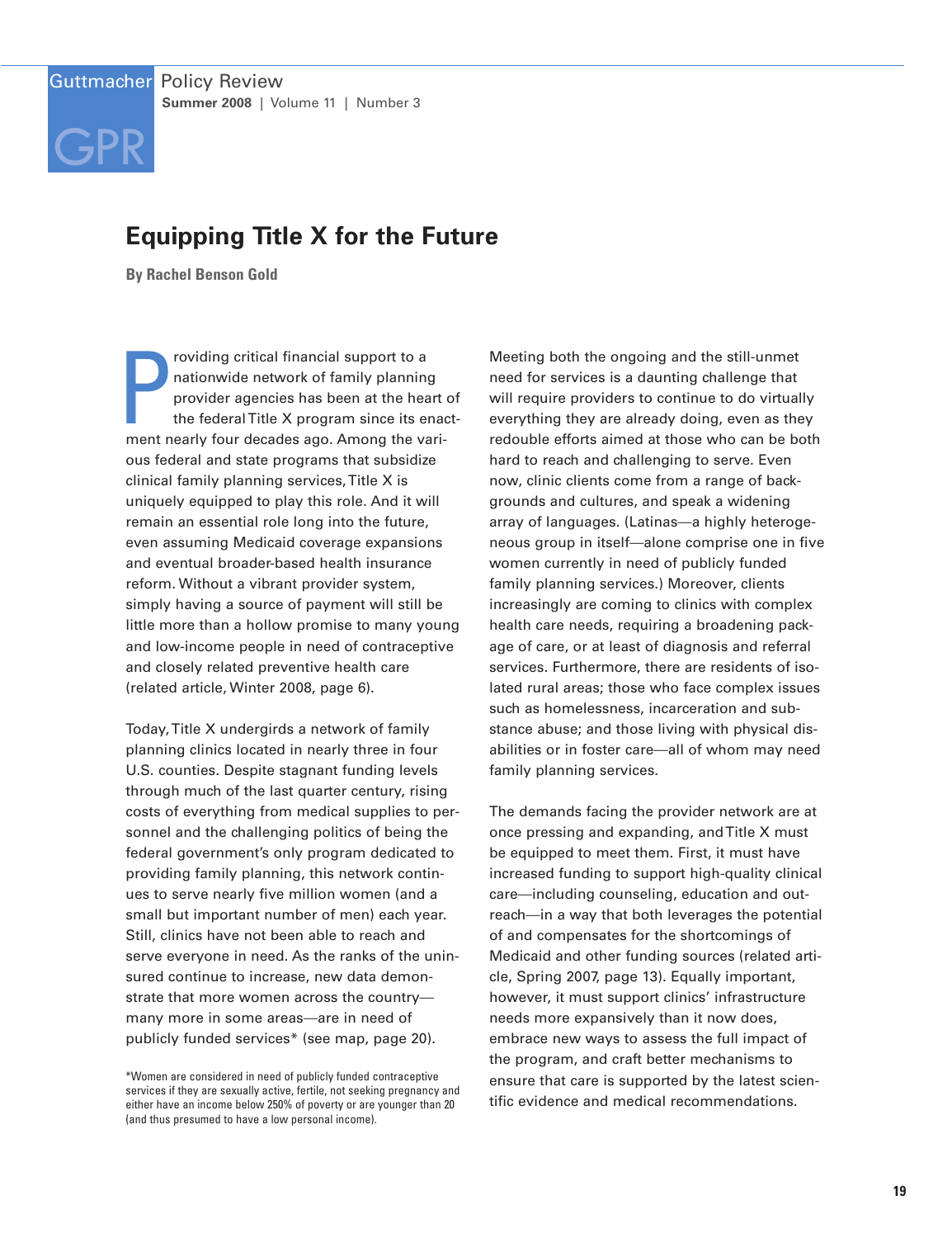## **INCREASING NEED**

Across the country, the number of women in need of publicly funded contraceptive services increased by 7% from 2000 to 2006 **and by more than 10% in 15 states.**



*Source:* Guttmacher Institute, 2008.

## **Supporting Provider Infrastructure**

In the early days of the national family planning effort, supporting clinic infrastructure essentially meant establishing new clinic sites. As the effort matured, the focus shifted to meeting the ongoing infrastructure needs of a network that today encompasses 4,400 clinics serving 4.7 million clients each year.These basic needs—from paying utility bills to purchasing examining tables, paper gowns and other medical supplies, including contraceptives—will exist as long as clinics exist.

As client needs have changed, however, providers have been struggling to adapt their infrastructures to make services genuinely accessible within their communities. In some areas, this has led programs to seek to put clinics—or satellite clinics—where clients live, work and attend school. In urban areas, providers are working to locate clinics where they are easily accessible through public transportation; in rural areas, clinics are geographically scattered, albeit with limited operating hours.

To meet the needs of their communities, many providers are struggling to extend clinic schedules to serve clients who work long hours, often in inflexible employment situations that make coming to a clinic during traditional hours impossible. As models, some programs are looking at so-called minute clinics, such as those springing up in shopping malls and pharmacies, which are open late into the evening on weekdays and for several hours on both weekend days.These sorts of reconfigurations take significant financial support, which in turn requires an understanding on the part of the clinics' funders—by and large the federal and state governments—that these efforts are integral to their ability to reach and serve their target populations.

In fact, an even wider concept of infrastructure is required.This broader vision must include the investments in electronic medical records and health information technology necessary to allow clinics to be active participants in the emerging health care marketplace of the 21st century.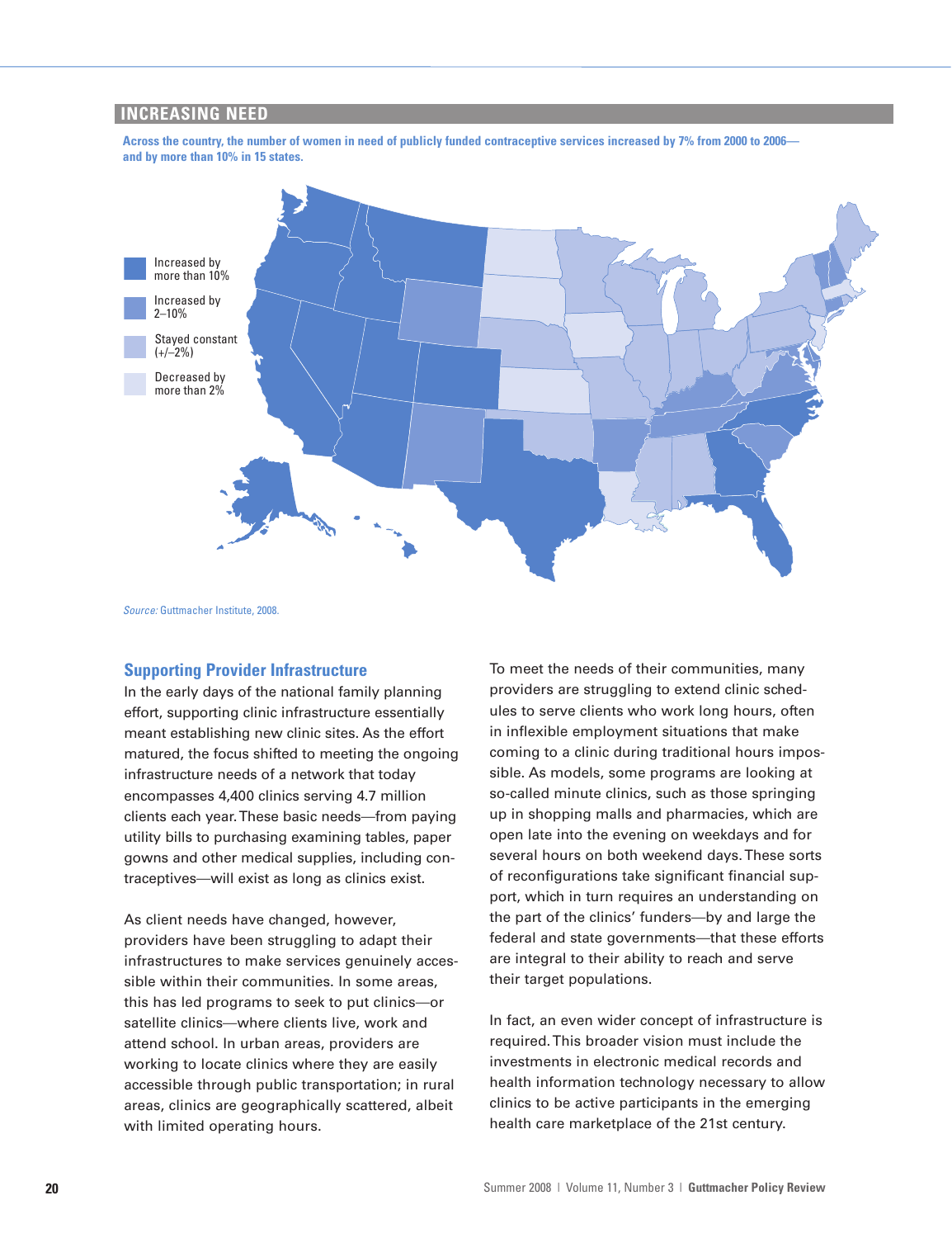Absolutely fundamental, meanwhile, to meeting the needs of an increasingly diverse clientele is an expanded emphasis on the human resources that lie at the heart of the family planning clinic effort. From the legislation's initial passage in 1970, training has been recognized as an important component of theTitle X program.That effort must be given the priority and support it needs to ensure that clinic staff are fully cognizant of the latest medical protocols and best-practice techniques, and that a sufficient supply of clinicians and other staff is available to provide culturally sensitive, client-centered care appropriate for the community. Moreover, a focus on human resources would make funding available to pay staff at all levels—from the front-line staff that schedule appointments to counselors and clinicians—competitive wages and benefits sufficient to address the high staff turnover rates that plague safety-net providers nationwide.

Clinic staff must be tailored to provide a widely diverse clientele with the services appropriate to their needs. A new client likely will require an extended visit, to allow for a complete medical history; a range of diagnostic tests; and counseling and information on contraceptive options, the risk of STIs and other sexual and reproductive health issues. Returning clients need to be asked about any life changes that may affect their reproductive health needs, kept abreast of new information and technologies, and given support for their ongoing challenges in attempting to prevent unplanned pregnancy and STIs.

Some clients or potential clients need even more. Just reaching out to immigrants or homeless clients, for example, and helping them feel comfortable enough to come into the clinic for care will entail a redoubled effort on the part of the clinic system. Once at the clinic, many such clients will need language assistance, and others will need help in navigating the multiple issues in their lives, often requiring making connections to other health or social services in the community.

Many clients, especially those just starting a contraceptive method, need specialized and timeintensive counseling.Teens may have special confidentiality concerns and often require extra

time with staff to receive education and information to counterbalance misinformation from friends or unreliable Internet sources. Other clients have complex needs stemming from homelessness, domestic violence, substance abuse or mental health issues, and may require additional counseling, services and referrals to other providers in the community.

Having both a sufficient number and an appropriate mix of personnel is critical to enabling staff to take the time during each visit to connect with and listen to a client and respond to her individual needs. And it can allow staff to develop a rapport with a client by, for example, seeing her at successive visits.

Research has demonstrated how important this can be. A study published in *Women's Health Issues* in 2002 found that women who said that they had received "personalized" counseling in the past two years that addressed their individual needs and preferences were more likely to currently be using a contraceptive method. According to a more recent Guttmacher Institute study, women who reported not feeling able to call their contraceptive provider with a follow-up question were more likely than others to experience a gap in their contraceptive use over the course of a year.

#### **Assessing Effort and Impact**

Shifting the concept of infrastructure to include a greater emphasis on the human resources necessary to carry out the program's mission needs to be supported by a new way of measuring both effort and impact. Historically, the scope and impact of theTitle X effort has been measured largely in simple terms of the number of clients seen and the unplanned pregnancies prevented as a result of the contraceptive services provided. Although these measures will always be critical to assessing the program's import, they alone are no longer sufficient.

Simply counting the aggregate number of clients served, therefore, is not adequate to gauge the effort and resources providers are expending. Instead, the program must look more closely at who is being served.This will require a new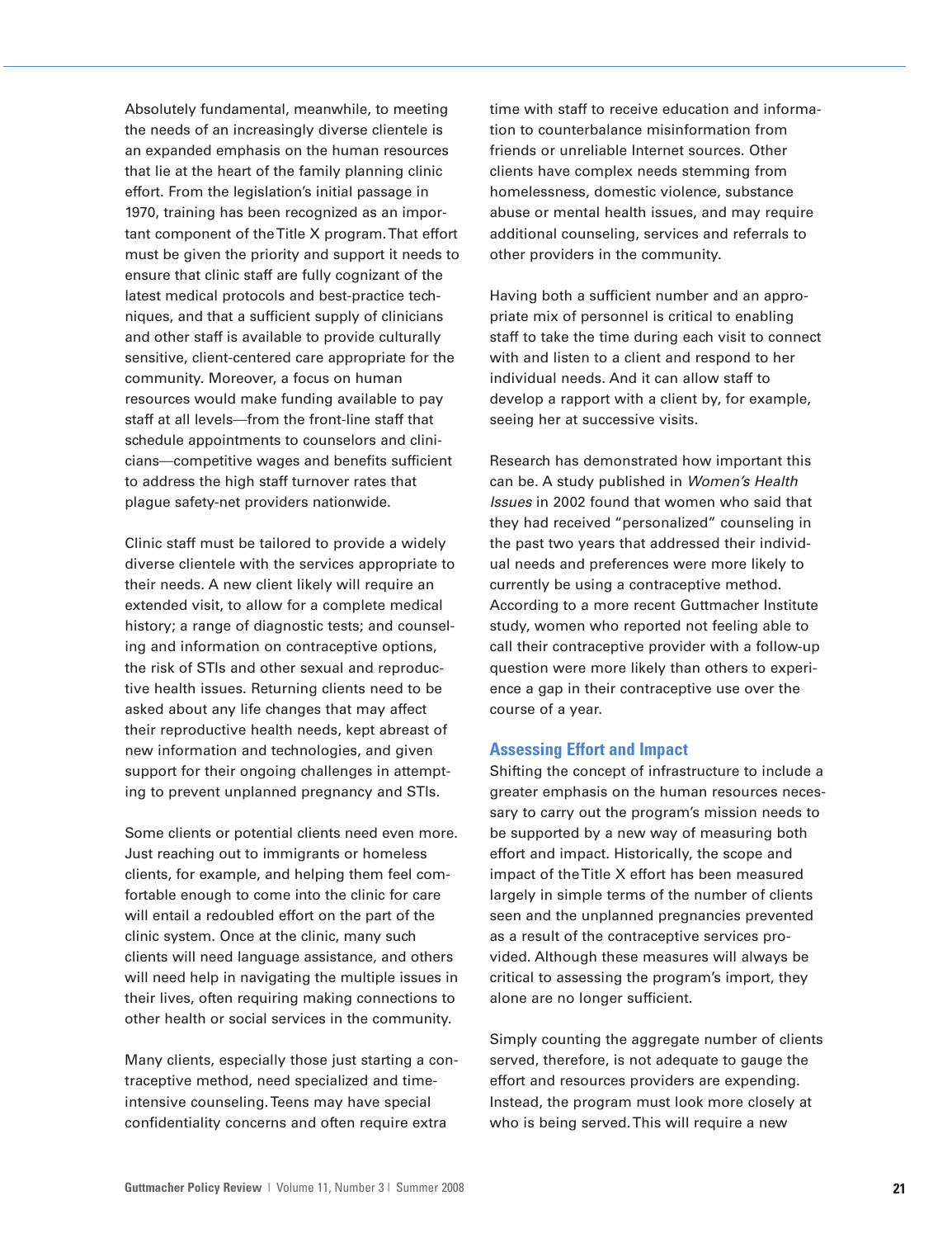system that can incorporate the reality that not all clients require the same level of program resources and attempt to account for the extent to which providers are reaching out to and serving these higher-cost clients.

To adequately balance expenditures against impact, the system also must account for the fact that some long-acting contraceptive methods that provide high levels of protection for long periods of time also have high up-front costs to providers. Amortizing that effectiveness over time will reduce the current disincentive to providers to offer these methods to clients because of those high initial costs. It will also provide a better understanding of the actual level of contraceptive protection being provided, as well as its cost effectiveness.

Moreover, any attempt to fully assess the impact of the services provided by family planning clinics must account for the breadth of the services offered. One of the central strengths of theTitle X effort has always been that contraceptives are provided to clients within a package of closely related preventive care. Clinic clients, for example, routinely receive breast exams to screen for breast cancer and Pap tests to screen for cervical cancer or cervical abnormalities that may lead to cancer.These screenings detect numerous cases of breast and cervical cancer early, when they can be most successfully treated. At the same time, by detecting precancerous cervical changes that also can be treated, they help prevent cervical cancers from occurring in the first place.

Clinics are also providing their male and female clients with testing and treatment for a widening array of STIs. By doing so, clinics are on the front lines of stopping the spread of these debilitating and costly conditions. Diagnosing and treating chlamydia, for example, can prevent the pelvic inflammatory disease and infertility that otherwise could result. And the HIV testing done in clinics facilitates both getting individuals in for treatment and curbing the spread of this devastating disease.

These critically important services—and providing them in accordance with ever-changing medical guidelines—are claiming a growing share of clinic revenues.Their beneficial public health impact should be measured, and attributed to the clinics that provide them.

## **Maintaining and Updating Standards**

With their broad focus on preventive and reproductive health services and education,Title X's clinical care program guidelines have defined the provision of high-quality family planning services in public settings.These guidelines stipulate that a client's visit include counseling and education, a complete medical history, physical assessment, laboratory testing for relevant conditions and the ability to choose from "a broad range" of contraceptive methods. Clinics are required to have policies for making referrals as a result of abnormal physical examination results or lab findings.

The current program guidelines, developed in conjunction with the American College of Obstetricians and Gynecologists (ACOG), were released in 2001.These guidelines stipulate that a complete physical exam, including a pelvic exam and a Pap test, should be performed as part of a regular family planning visit, although clients may defer that exam for up to six months. In the intervening years, however, the U.S. Preventive ServicesTask Force, the American Cancer Society and ACOG have all concluded that women need not obtain a Pap test until age 21 or three years after becoming sexually active, whichever comes first; older women should have a Pap test at least every three years. Under these new recommendations, a Pap test and pelvic exam would not be required for all family planning clients; however, offering the exams to all clients—along with educating them about the importance of regular preventive care—remains fundamental to Title X's public health mission, especially given that a substantial proportion of clients view clinics as their regular source of health care.Yet, doing so requires trained counselors and educators who have sufficient time to spend with clients and address their individual needs, underscoring again the critical role of the human resources that support the entire family planning effort.

Meanwhile, the fact remains that there is something of a disparity—or at least the common per